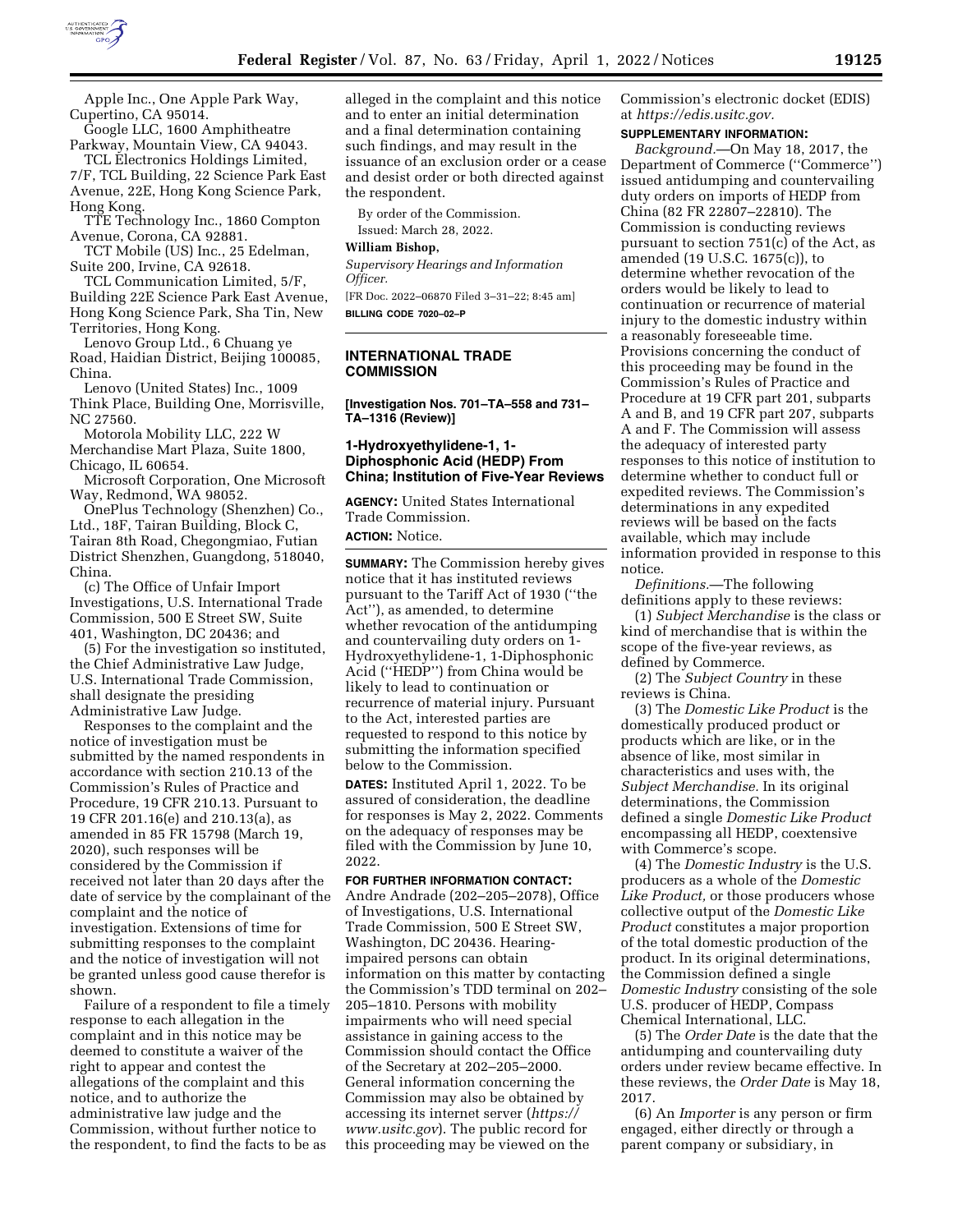importing the *Subject Merchandise* into the United States from a foreign manufacturer or through its selling agent.

*Participation in the proceeding and public service list.*—Persons, including industrial users of the *Subject Merchandise* and, if the merchandise is sold at the retail level, representative consumer organizations, wishing to participate in the proceeding as parties must file an entry of appearance with the Secretary to the Commission, as provided in § 201.11(b)(4) of the Commission's rules, no later than 21 days after publication of this notice in the **Federal Register**. The Secretary will maintain a public service list containing the names and addresses of all persons, or their representatives, who are parties to the proceeding.

Former Commission employees who are seeking to appear in Commission five-year reviews are advised that they may appear in a review even if they participated personally and substantially in the corresponding underlying original investigation or an earlier review of the same underlying investigation. The Commission's designated agency ethics official has advised that a five-year review is not the same particular matter as the underlying original investigation, and a five-year review is not the same particular matter as an earlier review of the same underlying investigation for purposes of 18 U.S.C. 207, the post-employment statute for Federal employees, and Commission rule 201.15(b) (19 CFR 201.15(b)), 79 FR 3246 (Jan. 17, 2014), 73 FR 24609 (May 5, 2008). Consequently, former employees are not required to seek Commission approval to appear in a review under Commission rule 19 CFR 201.15, even if the corresponding underlying original investigation or an earlier review of the same underlying investigation was pending when they were Commission employees. For further ethics advice on this matter, contact Charles Smith, Office of the General Counsel, at 202– 205–3408.

*Limited disclosure of business proprietary information (BPI) under an administrative protective order (APO) and APO service list.*—Pursuant to § 207.7(a) of the Commission's rules, the Secretary will make BPI submitted in this proceeding available to authorized applicants under the APO issued in the proceeding, provided that the application is made no later than 21 days after publication of this notice in the **Federal Register**. Authorized applicants must represent interested parties, as defined in 19 U.S.C. 1677(9), who are parties to the proceeding. A

separate service list will be maintained by the Secretary for those parties authorized to receive BPI under the APO.

*Certification.*—Pursuant to § 207.3 of the Commission's rules, any person submitting information to the Commission in connection with this proceeding must certify that the information is accurate and complete to the best of the submitter's knowledge. In making the certification, the submitter will acknowledge that information submitted in response to this request for information and throughout this proceeding or other proceeding may be disclosed to and used: (i) By the Commission, its employees and Offices, and contract personnel (a) for developing or maintaining the records of this or a related proceeding, or (b) in internal investigations, audits, reviews, and evaluations relating to the programs, personnel, and operations of the Commission including under 5 U.S.C. Appendix 3; or (ii) by U.S. government employees and contract personnel, solely for cybersecurity purposes. All contract personnel will sign appropriate nondisclosure agreements.

*Written submissions.*—Pursuant to § 207.61 of the Commission's rules, each interested party response to this notice must provide the information specified below. The deadline for filing such responses is May 2, 2022. Pursuant to § 207.62(b) of the Commission's rules, eligible parties (as specified in Commission rule 207.62(b)(1)) may also file comments concerning the adequacy of responses to the notice of institution and whether the Commission should conduct expedited or full reviews. The deadline for filing such comments is June 10, 2022. All written submissions must conform with the provisions of § 201.8 of the Commission's rules; any submissions that contain BPI must also conform with the requirements of §§ 201.6, 207.3, and 207.7 of the Commission's rules. The Commission's *Handbook on Filing Procedures,*  available on the Commission's website at *https://www.usitc.gov/documents/ handbook*\_*on*\_*filing*\_*procedures.pdf*, elaborates upon the Commission's procedures with respect to filings. Also, in accordance with §§ 201.16(c) and 207.3 of the Commission's rules, each document filed by a party to the proceeding must be served on all other parties to the proceeding (as identified by either the public or APO service list as appropriate), and a certificate of service must accompany the document (if you are not a party to the proceeding you do not need to serve your response).

Please note the Secretary's Office will accept only electronic filings at this time. Filings must be made through the Commission's Electronic Document Information System (EDIS, *https:// edis.usitc.gov*). No in-person paperbased filings or paper copies of any electronic filings will be accepted until further notice.

No response to this request for information is required if a currently valid Office of Management and Budget (''OMB'') number is not displayed; the OMB number is 3117 0016/USITC No. 22–5–522, expiration date June 30, 2023. Public reporting burden for the request is estimated to average 15 hours per response. Please send comments regarding the accuracy of this burden estimate to the Office of Investigations, U.S. International Trade Commission, 500 E Street SW, Washington, DC 20436.

*Inability to provide requested information.*—Pursuant to § 207.61(c) of the Commission's rules, any interested party that cannot furnish the information requested by this notice in the requested form and manner shall notify the Commission at the earliest possible time, provide a full explanation of why it cannot provide the requested information, and indicate alternative forms in which it can provide equivalent information. If an interested party does not provide this notification (or the Commission finds the explanation provided in the notification inadequate) and fails to provide a complete response to this notice, the Commission may take an adverse inference against the party pursuant to § 776(b) of the Act (19 U.S.C. 1677e(b)) in making its determinations in the reviews.

*Information To Be Provided in Response to This Notice of Institution:*  As used below, the term ''firm'' includes any related firms.

(1) The name and address of your firm or entity (including World Wide Web address) and name, telephone number, fax number, and Email address of the certifying official.

(2) A statement indicating whether your firm/entity is an interested party under 19 U.S.C. 1677(9) and if so, how, including whether your firm/entity is a U.S. producer of the *Domestic Like Product,* a U.S. union or worker group, a U.S. importer of the *Subject Merchandise,* a foreign producer or exporter of the *Subject Merchandise,* a U.S. or foreign trade or business association (a majority of whose members are interested parties under the statute), or another interested party (including an explanation). If you are a union/worker group or trade/business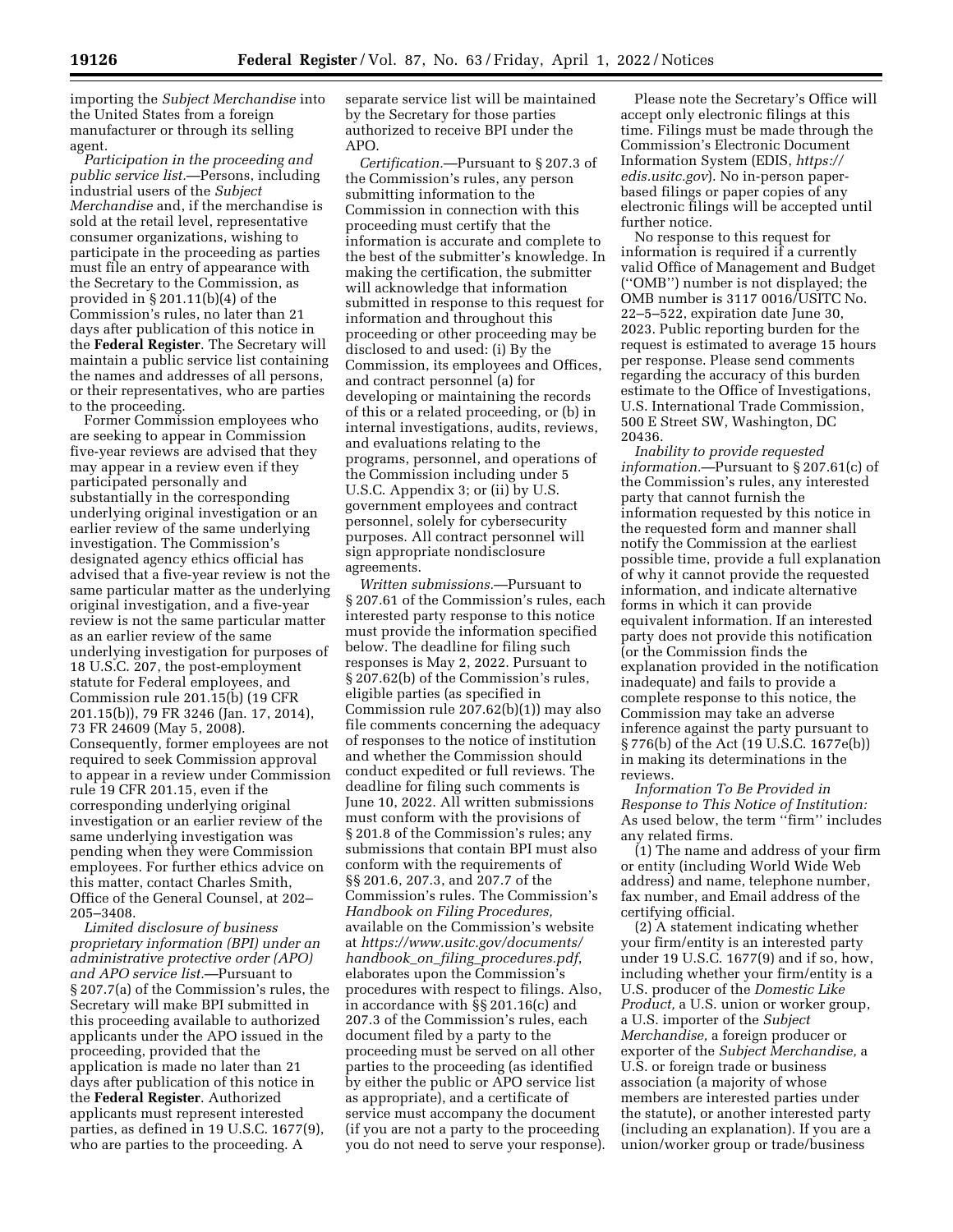association, identify the firms in which your workers are employed or which are members of your association.

(3) A statement indicating whether your firm/entity is willing to participate in this proceeding by providing information requested by the Commission.

(4) A statement of the likely effects of the revocation of the antidumping and countervailing duty orders on the *Domestic Industry* in general and/or your firm/entity specifically. In your response, please discuss the various factors specified in § 752(a) of the Act (19 U.S.C. 1675a(a)) including the likely volume of subject imports, likely price effects of subject imports, and likely impact of imports of *Subject Merchandise* on the *Domestic Industry.* 

(5) A list of all known and currently operating U.S. producers of the *Domestic Like Product.* Identify any known related parties and the nature of the relationship as defined in § 771(4)(B) of the Act (19 U.S.C. 1677(4)(B)).

(6) A list of all known and currently operating U.S. importers of the *Subject Merchandise* and producers of the *Subject Merchandise* in the *Subject Country* that currently export or have exported *Subject Merchandise* to the United States or other countries since the *Order Date.* 

(7) A list of 3–5 leading purchasers in the U.S. market for the *Domestic Like Product* and the *Subject Merchandise*  (including street address, World Wide Web address, and the name, telephone number, fax number, and Email address of a responsible official at each firm).

(8) A list of known sources of information on national or regional prices for the *Domestic Like Product* or the *Subject Merchandise* in the U.S. or other markets.

(9) If you are a U.S. producer of the *Domestic Like Product,* provide the following information on your firm's operations on that product during calendar year 2021, except as noted (report quantity data in pounds and value data in U.S. dollars, f.o.b. plant). If you are a union/worker group or trade/business association, provide the information, on an aggregate basis, for the firms in which your workers are employed/which are members of your association.

(a) Production (quantity) and, if known, an estimate of the percentage of total U.S. production of the *Domestic Like Product* accounted for by your firm's(s') production;

(b) Capacity (quantity) of your firm to produce the *Domestic Like Product* (that is, the level of production that your establishment(s) could reasonably have

expected to attain during the year, assuming normal operating conditions (using equipment and machinery in place and ready to operate), normal operating levels (hours per week/weeks per year), time for downtime, maintenance, repair, and cleanup, and a typical or representative product mix);

(c) the quantity and value of U.S. commercial shipments of the *Domestic Like Product* produced in your U.S. plant(s);

(d) the quantity and value of U.S. internal consumption/company transfers of the *Domestic Like Product*  produced in your U.S. plant(s); and

(e) the value of (i) net sales, (ii) cost of goods sold (COGS), (iii) gross profit, (iv) selling, general and administrative (SG&A) expenses, and (v) operating income of the *Domestic Like Product*  produced in your U.S. plant(s) (include both U.S. and export commercial sales, internal consumption, and company transfers) for your most recently completed fiscal year (identify the date on which your fiscal year ends).

(10) If you are a U.S. importer or a trade/business association of U.S. importers of the *Subject Merchandise*  from the *Subject Country,* provide the following information on your firm's(s') operations on that product during calendar year 2021 (report quantity data in pounds and value data in U.S. dollars). If you are a trade/business association, provide the information, on an aggregate basis, for the firms which are members of your association.

(a) The quantity and value (landed, duty-paid but not including antidumping or countervailing duties) of U.S. imports and, if known, an estimate of the percentage of total U.S. imports of *Subject Merchandise* from the *Subject Country* accounted for by your firm's(s') imports;

(b) the quantity and value (f.o.b. U.S. port, including antidumping and/or countervailing duties) of U.S. commercial shipments of *Subject Merchandise* imported from the *Subject Country;* and

(c) the quantity and value (f.o.b. U.S. port, including antidumping and/or countervailing duties) of U.S. internal consumption/company transfers of *Subject Merchandise* imported from the *Subject Country.* 

(11) If you are a producer, an exporter, or a trade/business association of producers or exporters of the *Subject Merchandise* in the *Subject Country,*  provide the following information on your firm's(s') operations on that product during calendar year 2021 (report quantity data in pounds and value data in U.S. dollars, landed and duty-paid at the U.S. port but not

including antidumping or countervailing duties). If you are a trade/business association, provide the information, on an aggregate basis, for the firms which are members of your association.

(a) Production (quantity) and, if known, an estimate of the percentage of total production of *Subject Merchandise*  in the *Subject Country* accounted for by your firm's(s') production;

(b) Capacity (quantity) of your firm(s) to produce the *Subject Merchandise* in the *Subject Country* (that is, the level of production that your establishment(s) could reasonably have expected to attain during the year, assuming normal operating conditions (using equipment and machinery in place and ready to operate), normal operating levels (hours per week/weeks per year), time for downtime, maintenance, repair, and cleanup, and a typical or representative product mix); and

(c) the quantity and value of your firm's(s') exports to the United States of *Subject Merchandise* and, if known, an estimate of the percentage of total exports to the United States of *Subject Merchandise* from the *Subject Country*  accounted for by your firm's(s') exports.

(12) Identify significant changes, if any, in the supply and demand conditions or business cycle for the *Domestic Like Product* that have occurred in the United States or in the market for the *Subject Merchandise* in the *Subject Country* since the *Order Date,* and significant changes, if any, that are likely to occur within a reasonably foreseeable time. Supply conditions to consider include technology; production methods; development efforts; ability to increase production (including the shift of production facilities used for other products and the use, cost, or availability of major inputs into production); and factors related to the ability to shift supply among different national markets (including barriers to importation in foreign markets or changes in market demand abroad). Demand conditions to consider include end uses and applications; the existence and availability of substitute products; and the level of competition among the *Domestic Like Product* produced in the United States, *Subject Merchandise*  produced in the *Subject Country,* and such merchandise from other countries.

(13) (OPTIONAL) A statement of whether you agree with the above definitions of the *Domestic Like Product*  and *Domestic Industry;* if you disagree with either or both of these definitions, please explain why and provide alternative definitions.